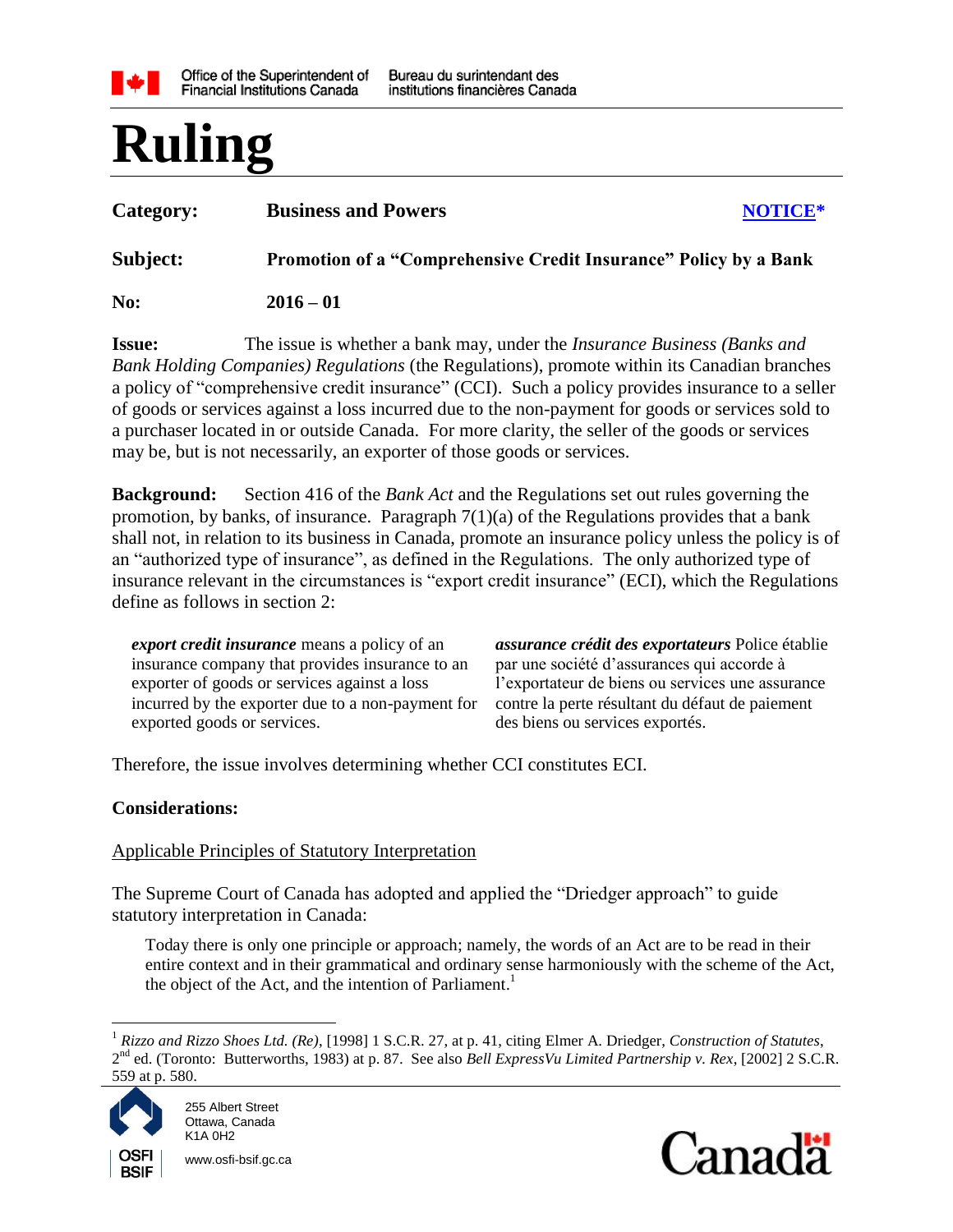Since the English and French versions of the Regulations are equally authoritative, $2$  both versions must be considered when applying the Driedger approach.

Furthermore, a tenet of statutory interpretation provides that exceptions to general prohibitions, such as the one found in paragraph  $7(1)(a)$ , are to be strictly construed.<sup>3</sup>

## Application of Principles of Statutory Interpretation

Consistent with the Driedger approach, OSFI understands the intention behind the Regulations as "ensur[ing] that, on the whole, insurance continues to be sold by qualified, licensed insurance brokers and agents working independently of any deposit-taking institution."<sup>4</sup> This intention, together with the tenet of statutory interpretation that exceptions to general prohibitions are to be strictly construed, suggest that CCI must clearly constitute ECI for a bank to be allowed to promote a CCI policy within its Canadian branches.

Having regard to this intention and tenet of statutory interpretation, together with a grammatical and ordinary reading of the English and French versions of ECI and the other elements of the Driedger approach applied in the circumstances, OSFI is of the view that ECI is strictly confined to the coverage of losses incurred by exporters due to a non-payment for exported goods or services. Given that CCI would not be confined to such losses, OSFI is of the view that CCI does not constitute ECI.

# **Conclusion:**

OSFI concludes that a bank may not promote a CCI policy within its Canadian branches.

# **Legislative References:**

Subsection 416(1) of the *Bank Act* provides that a bank shall not undertake the business of insurance except to the extent permitted by the *Bank Act* or the Regulations.

Section 2 of the Regulations defines an "authorized type of insurance" as including ECI.

Paragraph 7(1)(a) of the Regulations provides that a bank shall not, in relation to its business in Canada, promote an insurance policy of an insurance company, agent or broker, or a service in respect of such a policy, unless the policy is of an authorized type of insurance or the service is in respect of such a policy.

<sup>&</sup>lt;sup>3</sup> Ruth Sullivan, *Sullivan on the Construction of Statutes*, 5<sup>th</sup> ed. (Markham: LexisNexis Canada Inc., 2008) at p. 483. <sup>4</sup> Department of Finance Canada, *Reform of Federal Financial Institutions Legislation: Overview of Legislative Proposals*, Fall 1990, at p. 5.



 $\overline{a}$ 

<sup>2</sup> See section 18 of the *Canadian Charter of Rights and Freedoms*.